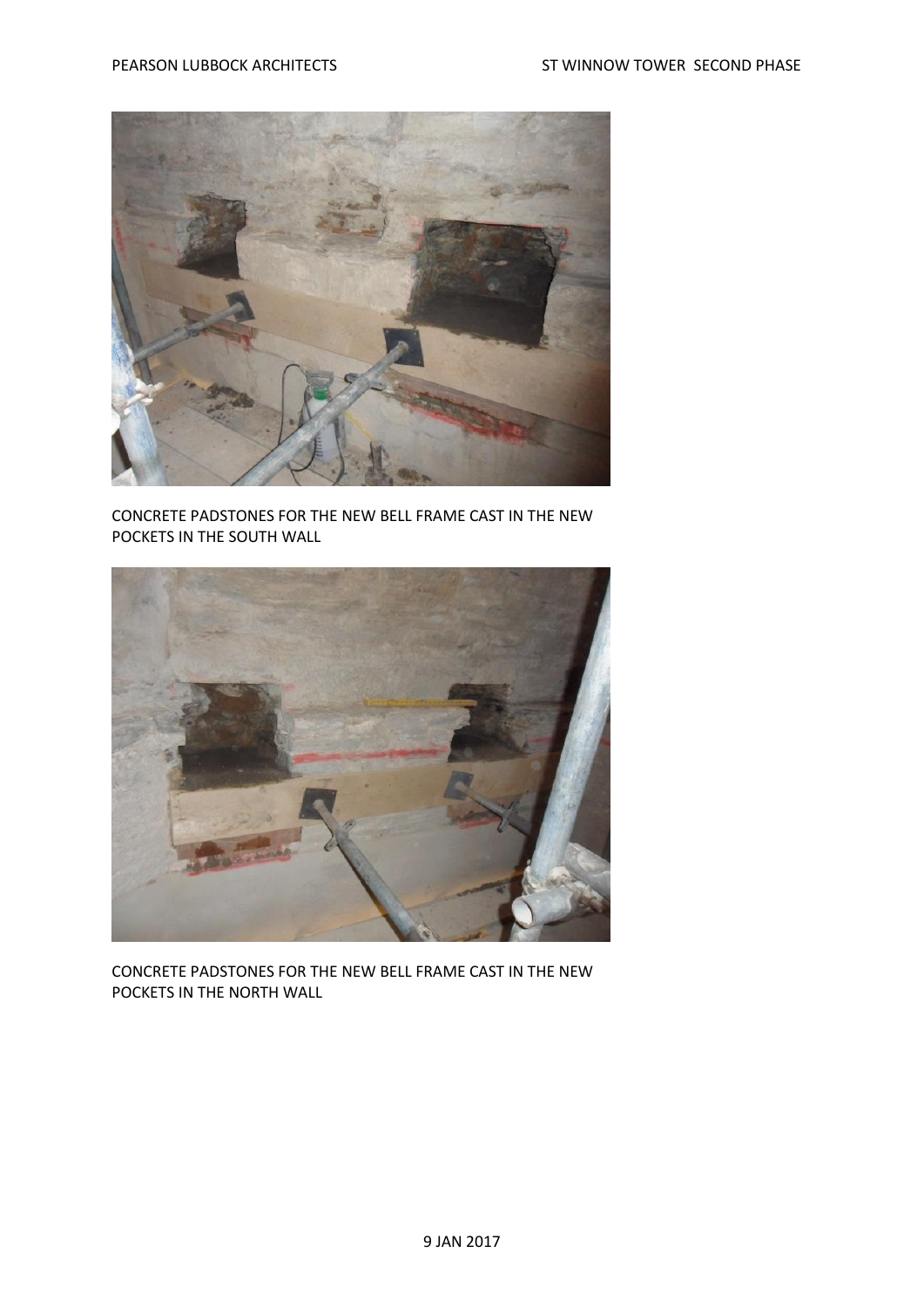

BEFORE START OF WORK TO CREATE THE NEW GULLEY TO HOLD THE ELECTRICAL WIRING



DURING THE EXCAVATION WORK IT BECAME CLEAR THAT A PROPER BED FOR THE STEPS HAD NEVER BEEN CREATED CONSEQUENTLY THEY ROLLED FORWARDS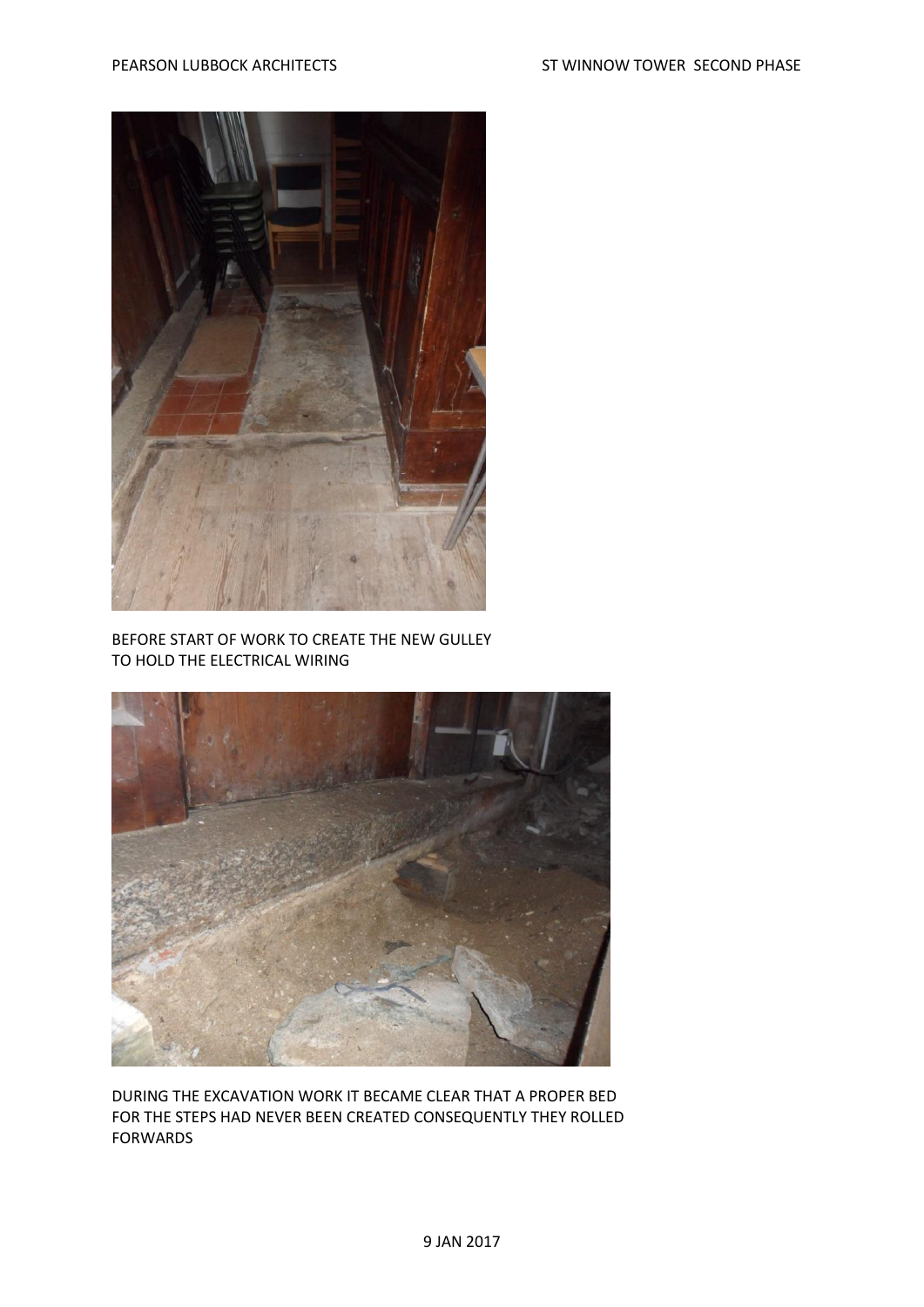

THE GRANITE STEPS TAKEN OUT AND A NEW CONCRETE BED FORMED THIS REQUIRED THE DISMANTLING OF THE BASE OF THE SCREEN, THIS HAS NOW BEEN REPAIRED



THE PIECES OF GRANITE BACK IN PLACE ON THEIR NEW BED, THE STEP IS NOW LEVEL.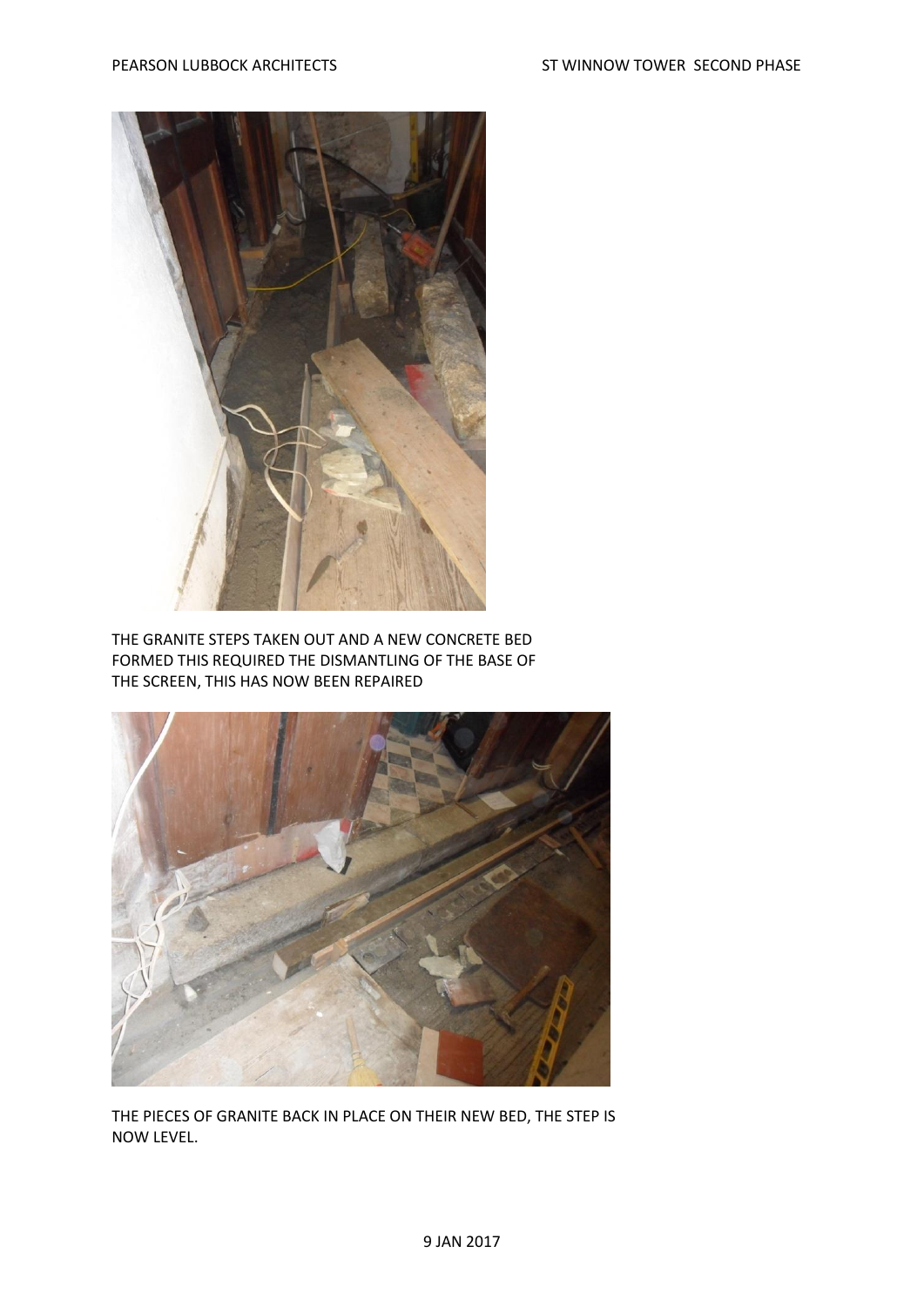

AFTER REMOVAL OF THE RENDER ON THE TOWER WALLS PATCHES OF LIME PLASTER ARE STILL EVIDENT ON THE WALLS SHOWING THAT THIS WAS THE ORIGINAL FINISH BEFORE THE HEAVY CEMENT MORTAR WAS APPLIED



ARCH ABOVE TOWER WEST DOOR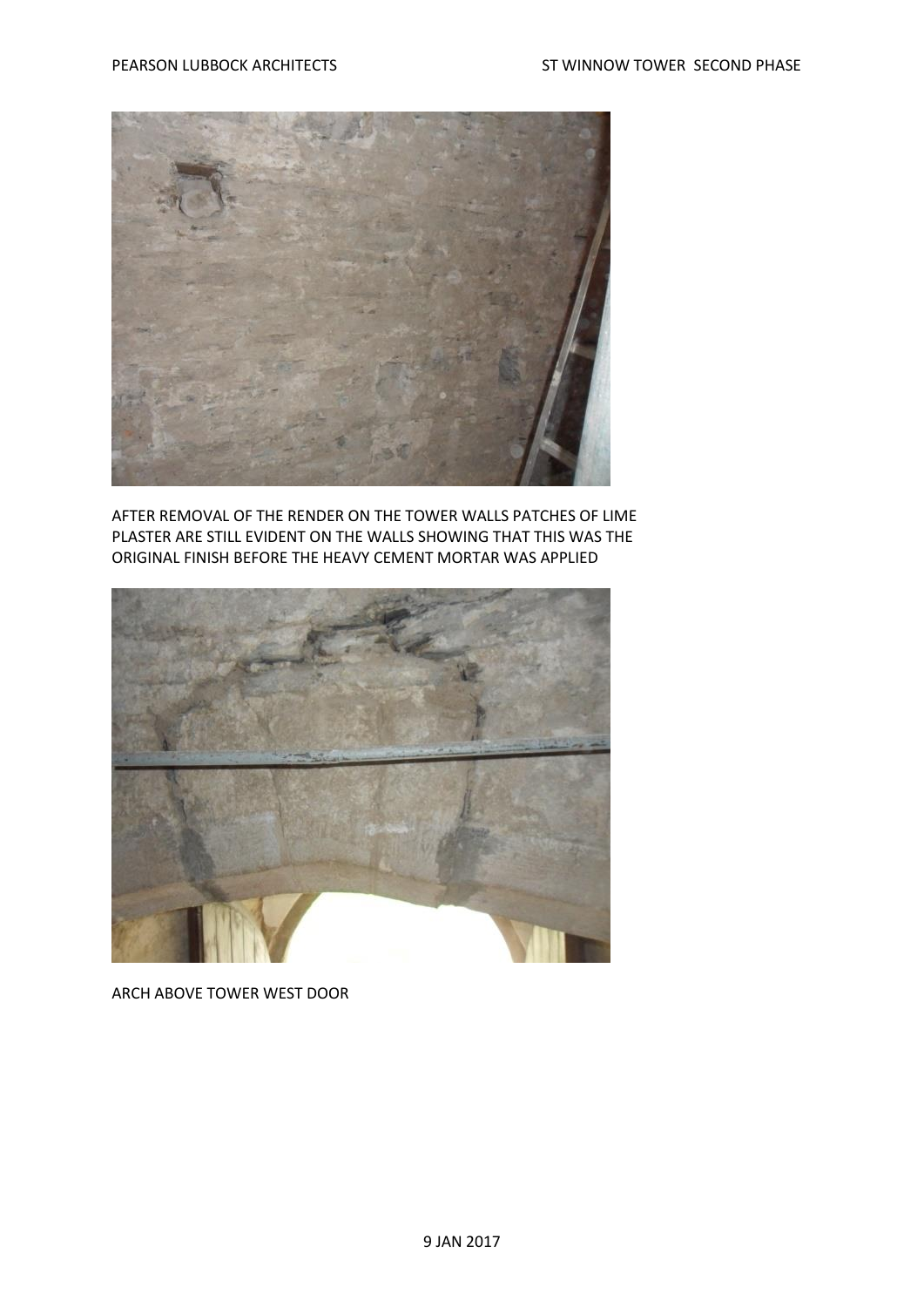

ARCH ABOVE TOWER WEST WINDOW



ARCH BETWEEN TOWER AND NAVE ON THE TOWER SIDE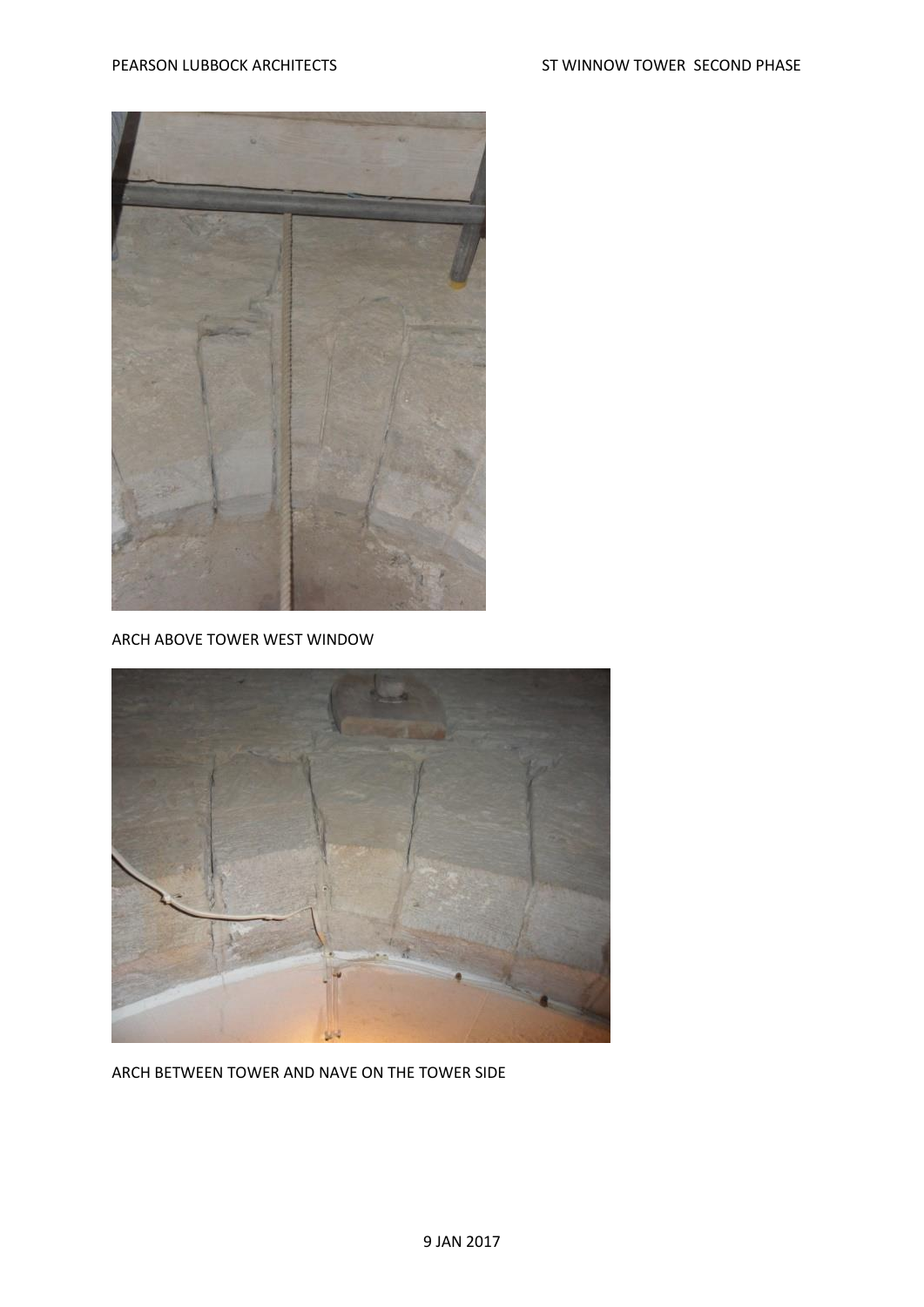

CORODING IRONWORK BEDDED INTO THE TOWER NORTH WALL, THERE IS ALSO SOME IN THE SOUTH WALL



EXTERNAL TRENCH ON THE SOUTH SIDE OF THE TOWER, THIS HAS BEEN EXCAVATED DOWN TO THE BED ROCK ON WHICH THE TOWER HAS BEEN BUILT AND IS NOW BEING REFILLED WITH STONES TO DRAIN MOISTURE AWAY FROM THE BASE OF THE WALL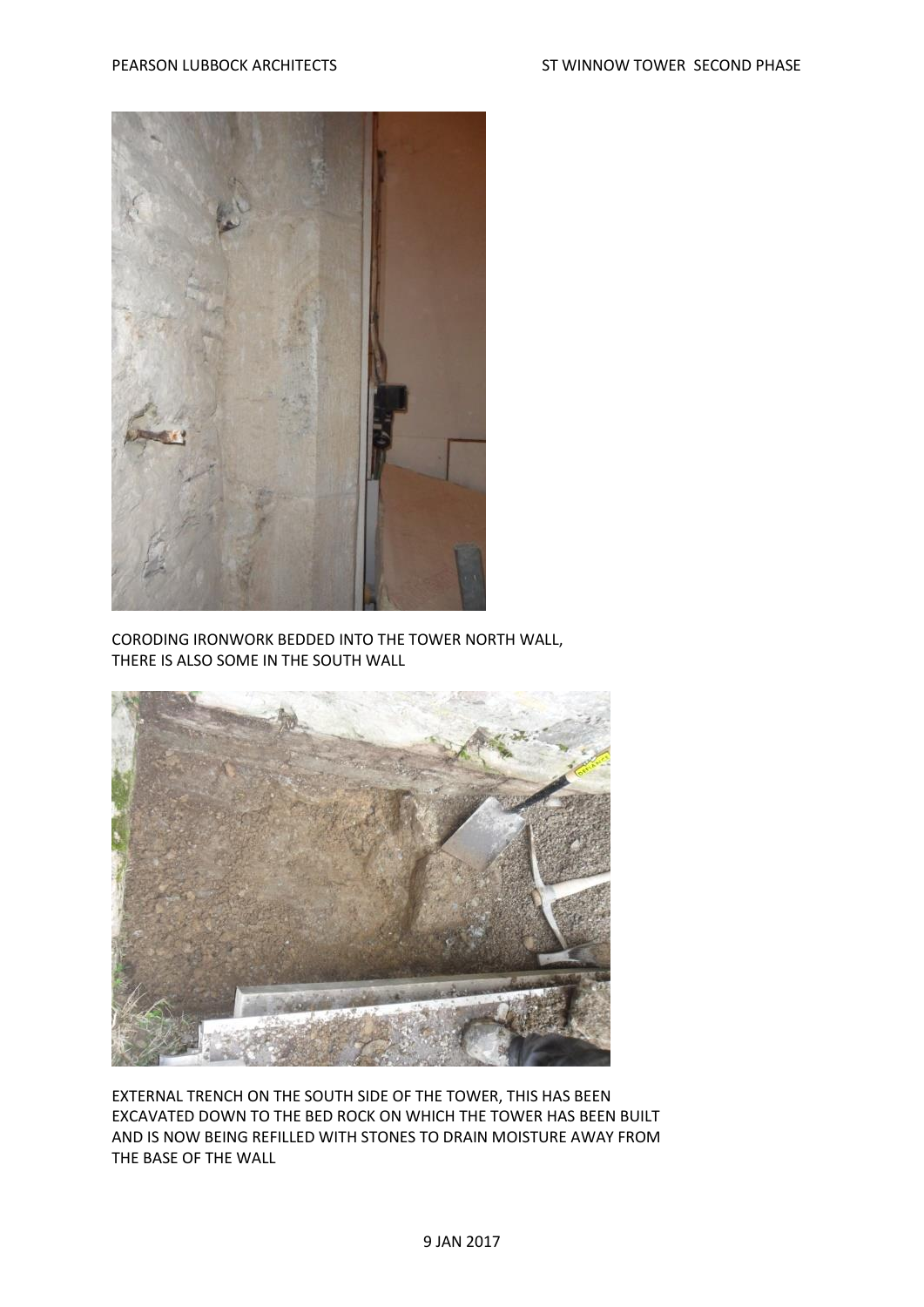

## INTERNAL GULLEY

## CRACKS BENEATH BELL CHAMBER FLOOR

SOUTH



POCKETS